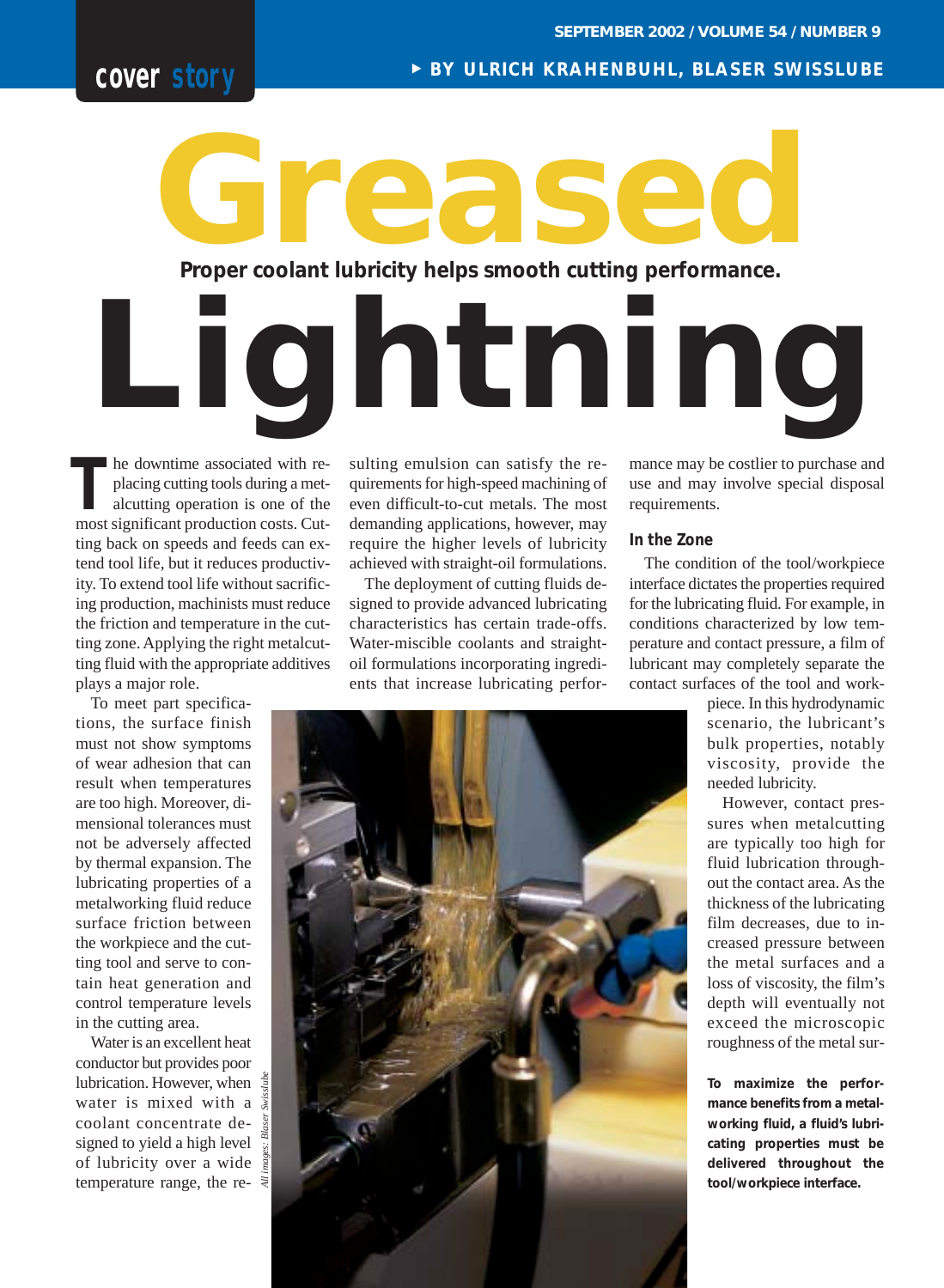faces. The mechanical load, or pressure, between the surfaces increasingly becomes conveyed through partial metal-against-metal contact, raising friction and temperatures and further reducing the lubricating properties of the film.

This condition calls for boundary lubrication. Lubricating agents are added to the metalworking fluid that, on a molecular level, bond strongly to a metal surface through physical adsorption, providing a durable microscopic lubricating layer that maintains a low temperature and low coefficient of friction. At the high end of the temperature range where these additives are effective, through the process of chemical adsorption (chemisorption), molecules of these lubricants slightly penetrate the metal surfaces to further enhance lubricity.

As mechanical pressure, friction and temperature continue to increase, the low-to-moderate-temperature lubrication eventually gets removed from the metal surfaces. Full metal-to-metal contact then carries the entire mechanical load. At this stage, friction and temperature rise to a point where the microscopically rough metal surfaces begin to bond, causing "chunks" of material to be removed as the metal surfaces rub against each other.

The resulting level of friction is termed "adhesive friction," and the loss of material from the metal surfaces is called "adhesive wear*.*" Adhesive wear prematurely shortens tool life and adversely affects the workpiece surface finish and, because of the high temperatures, its ability to maintain dimensional tolerances.

Another type of lubrication agent a high-temperature one—must be added to the fluid instead to meet part specs. Through chemical reactions with the metal surfaces, high-temperature lubrication agents form thin layers of solid-lubricant film with low shear resistance, despite their exceptional tolerance for high mechanical pressures. Chlorine, phosphorus and sulfur are common agents—each active within a specific temperature range.

# **Understanding Lubricant Types**

Selecting a lubricant involves mak-



**The approximate degree (left) and percentage (right) of heat that enters the tool, workpiece and chip during the metalcutting process.**

ing two fundamental decisions: Should a cooling emulsion (a mix of oil and water) or a straight-oil formulation be used, and what lubricating additives should be included? These two decisions are interrelated, because some additives can only be deployed in a straight-oil formulation.

Oil lubricates significantly better than water, but water cools up to 10 times better than oil. Because most applications—particularly roughing—benefit from water's cooling properties, an emulsion that combines cooling and lubricating properties is usually the first choice. However, water, which comprises 90 to 95 percent of the emulsion, can complicate the use of lubricating agents, introducing unwanted side effects such as odors and other symptoms of biological instability.

Straight-oil formulations, on the other hand, accommodate a wider range of lubricating additives. They also form a thick layer that exhibits a hydraulic cushioning effect at moderate temperatures, yielding significantly higher levels of lubricity than water-based coolants.

The base oil in a metalworking fluid—whether a cutting oil or coolant concentrate—can be derived from petroleum, plants or animals. The most common are two types of mineral oil: naphthenic and paraffinic. Without additives, these mineral oils are not exceptional lubricants, being suitable only for easy-to-machine metals such as brass, aluminum and some steels. However, mineral oil is an excellent carrier of a range of additives used to lubricate the cutting zone at increasingly higher

temperatures.

Vegetable oils extracted from a variety of seeds and nuts provide high levels of lubricity. They are an effective ingredient in neat cutting oils as well as watermiscible emulsions, both as a base stock (the carrier) and as an additive.

A fluid's ability to deliver lubricating properties evenly throughout the contact surfaces between tool and workpiece is essential. In coolants, this puts a premium on the drop size of the emulsion. The emulsion must be able to release the lubricant in sufficiently small droplets to reach the tip of the cutting tool, meaning droplet diameters in the submicron range.

#### **Boundary Additives**

Polar additives in cooling emulsions, which provide lubrication under boundary-pressure conditions, are added to the base stock in the form of oils, saturated fats or wax. They are derived from animal sources—such as lard and fish oil—and from plants peanuts, castor, canola, tropical oils and others—especially cultivated to yield properties suitable for cutting metal.

The lubricating properties of polar additives derive from their chemical composition. Polar molecules consist of long carbon chains with functional head groups that yield an uneven distribution of electrons over the molecule and produce an elevated chemical affinity for metal surfaces. At temperatures below 400° F, the head groups attach themselves to the metal surface. They become packed closely together, with their long carbon chains symmetrically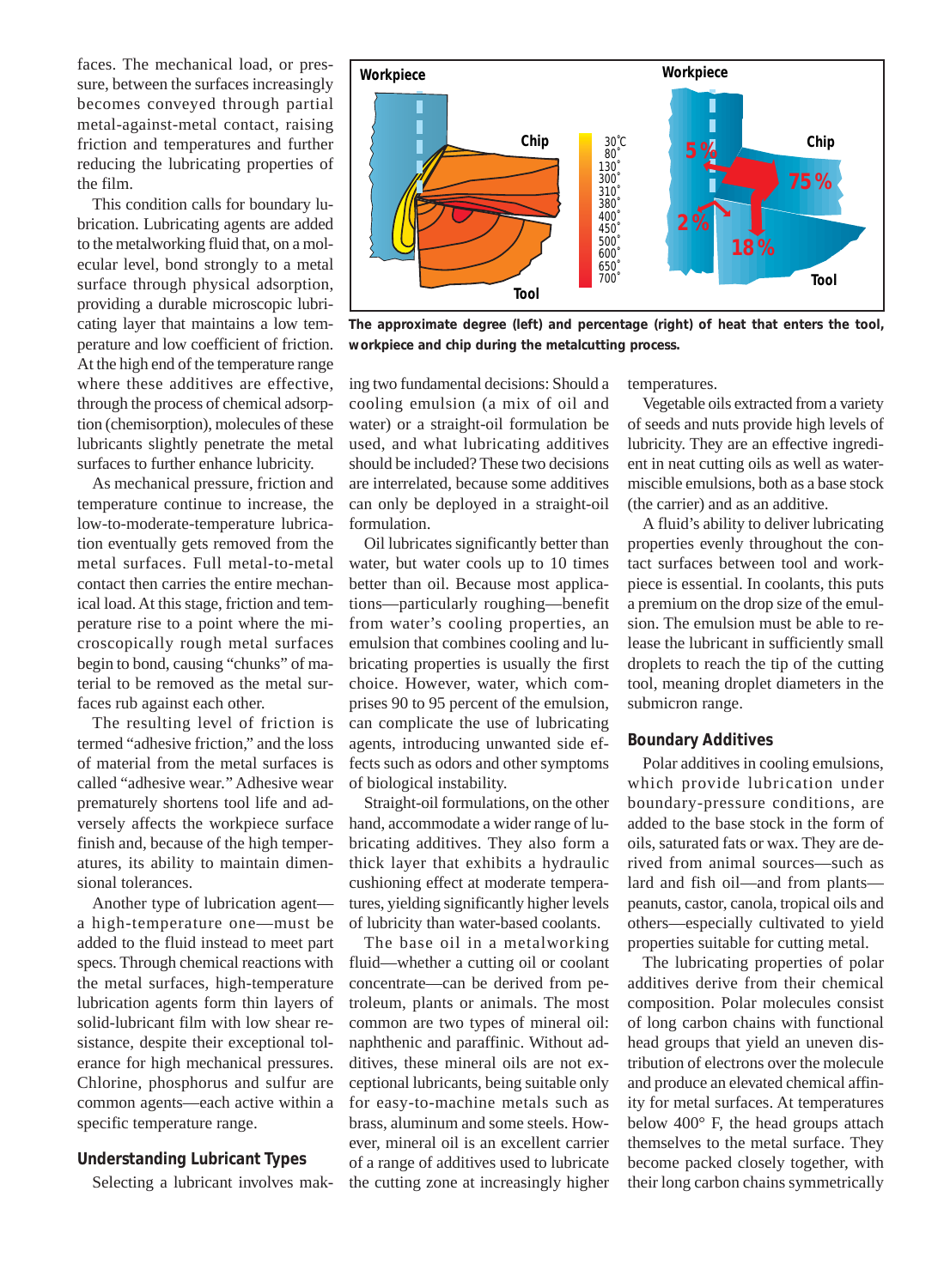

**The relationship between lubricity and temperature for polar additives, EP additives and mineral oil.**

orienting themselves perpendicular to the metal surface.

The result is a dense layer of large molecules, creating a thick and durable lubricating film between the tool and workpiece. The formation of "metallic soaps" along the metal surfaces extends the polar agents' lubricating performance. Fully ester-based fluid formulations—that is, straight oil and coolant formulations relying on vegetable oil as the carrier—usually improve on the cutting performance of polar agents added to a mineral-oil base.

The film of polar additives also serves as a barrier against corrosion, effectively sealing off the metal surfaces from atmospheric oxygen. However, these organic additives can affect the biological stability (the proliferation of microorganisms) of water-miscible coolants. Moreover, the other ingredients present in the cutting fluid can impact the lubricating effectiveness of the polar agents. The molecules of emulsifiers, corrosion inhibitors, biocides, stabilizers, anti-oxidants, defoamers, odorants and other agents all, in a sense, compete with the polar molecules for space on the metal surfaces.

# **Under Pressure**

At a critical temperature threshold (approximately 400° to 500° F), the polar agents begin to desorb—detach from the metal surfaces—or simply become worn off by the abrasion resulting from excessive mechanical stress. At this point, the extreme-pressure (EP) chemical additives begin to counter the severe conditions: chlorine at around 400° F; phosphorous at 500° F and sulfur at 1,100° F.

Layers of solid lubrication (salts) formed in chemical reactions with the metal surfaces will sharply reduce the total amount of friction and heat produced in the cutting area—upwards of 50 percent or more—with consequent favorable implications on surface finish, tool life and BUE formation.

The most common EP lubrication agents added to oil

formulations and coolant concentrates are chlorine or sulfur or a combination of the two. Phosphorous can also be effective, but for many applications its effective thermal operating range is overlapped by lower-range chlorine and higher-range sulfur additives. Phosphorous is also generally considered a mild EP additive.

EP additives are inactive at room temperature, so they have a neutral effect on machines, operations and the environment. They become chemically active with metal surfaces only at the elevated temperatures prevailing in the cutting zone.

The selection of EP additives for a specific application is driven by factors such as machining requirements, corrosion potential and other side effects, usage, fluid maintenance and disposal, universality, and cost reduction and productivity targets.

#### **The Chlorine Controversy**

Chlorine is the most widely used EP additive and is the most practical option for coolants. Yet some controversy and confusion surround its use in metalworking fluids, and it's become the subject of supervision and some restrictions by regulatory agencies in several countries (see sidebar).

Chlorine is incorporated into coolants and oil formulations via a chlorinated carrier, typically a chlorinated paraffin. It is activated at the metal contact points in

# **Regulated chlorine usage**

Chlorine is one of hundreds of chemi-<br>
cals whose manufacture and application are monitored by regulatory agencies in most countries. When used as a metalworking lubricant, chlorine is "bound" in a hydrocarbon of some type. Any number are appropriate. Paraffins are commonly used.

As molecules, hydrocarbons form chains of different lengths. Their hydrocarbonchain length and chlorine content characterize different grades of chlorinated paraffins. They have similar physical and performance characteristics, but regulatory agencies in several countries are concerned about health issues and environmental side effects associated with some paraffins.

For regulatory purposes, the compounds have been classified as having short, midlength and long chains. Differences in regulations on usage and manufacture with regard to some of the products can easily lead to confusion about all of them.

Short-chain chlorinated paraffins (SCCP) are of concern. In the U.S., with one exception, there are no restrictions on the manufacture and use of any chlorinated paraffins. The EPA has included a SCCP grade (the C12 short-chain variety at 60 percent chlorinating concentration) among the approximate 650 chemicals whose production and use are monitored through the Toxic Release Inventory.

Internationally, there are no restrictions with regard to mid- and long-chain compounds, and the metalworking industry, for the most part, relies on paraffins with mid-length chains. In Canada, all shortchain products are classified as toxic, although permissible to use. In Europe, both the manufacture and use of short-chain products are restricted.

Using chlorinated paraffins as an EP additive will not turn spent coolant into hazardous waste in the eyes of the EPA. But the waste fluid is subject to the EPA's "refutable presumption" policy. The EPA assumes waste oil with a chlorine content exceeding 1,000 ppm is hazardous. But the agency allows the user to demonstrate that the chlorine originated from a source not considered hazardous, such as chlorinated paraffin.

*—U. Krahenbuhl*